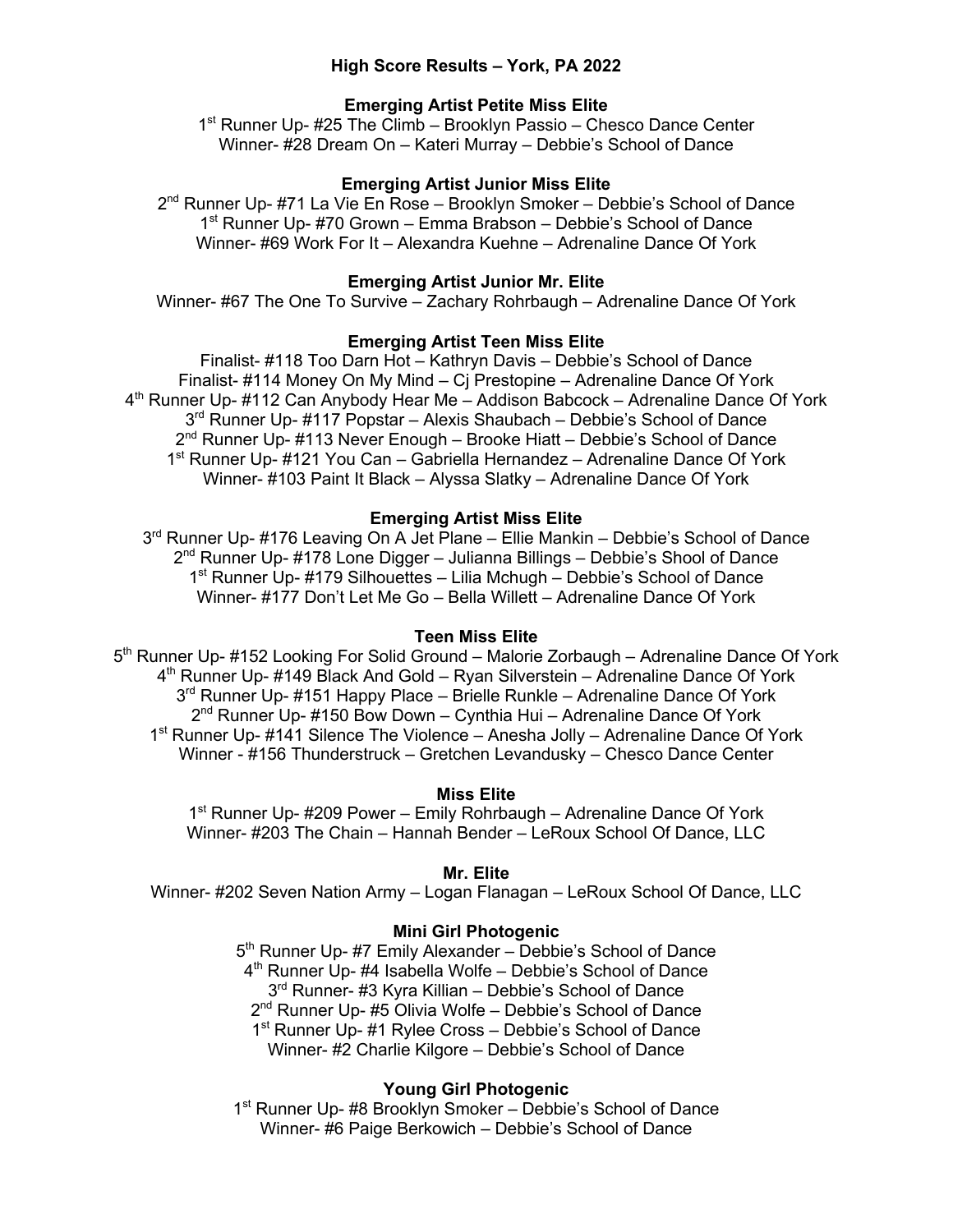## **Teen Girl Photogenic**

1<sup>st</sup> Runner Up- #89 Kathryn Davis – Debbie's School of Dance Winner- #90 Brooke Hiatt – Debbie's School of Dance

### **Senior Girl Photogenic**

Winner- #91 Julianna Billings – Debbie's School of Dance

#### **Mini Recreational Solo**

5<sup>th</sup> Place- #53 Everybody – Lacey Schaub – D'Ann Danse Studios 4th Place- #52 Sugar Pie Honey Bunch – Emma Vida – Dance Dynamix Studio 3<sup>rd</sup> Place- #50 Be Alright – Lilly Vida – Dance Dynamix Studio 2<sup>nd</sup> Place- #54 Show Off – Lilianna Rivera – Debbie's School of Dance 1<sup>st</sup> Place- #51 Shake The Room – Rylee Cross – Debbie's School of Dance 1st Place- #124 Just Wanna Have Fun – Layla Amwake – A Step In Time

#### **Mini Intermediate Solo**

3<sup>rd</sup> Place- #25 The Climb – Brooklyn Passio – Chesco Dance Center  $2<sup>nd</sup>$  Place- #28 Dream On – Kateri Murray – Debbie's School of Dance 1<sup>st</sup> Place- #24 You Ready – Skye Markle – Adrenaline Dance Of York

#### **Young Recreational Solo**

10<sup>th</sup> Place- #17 I Love Me – Paige Berkowich – Debbie's School of Dance 9th Place- #9 Nightlight – Mia Marcil – Adrenaline Dance Of York 8th Place- #16 Beat – Marianna Cano – Debbie's School of Dance  $7<sup>th</sup>$  Place- #20 You Can't Stop the Beat – Keriona Kent – Adrenaline Dance Of Work 6th Place- #13 Queen Bee – Allison Moyer – LeRoux School Of Dance, LLC 5<sup>th</sup> Place- #26 She Used To Be Mine – Peyton Ford – D'Ann Danse Studios  $4<sup>th</sup>$  Place- #11 Crazy – Sophia Brands – Adrenaline Dance Of York 3<sup>rd</sup> Place- #27 Salute – Paige Summers – Debbie's School of Dance  $2<sup>nd</sup>$  Place- #15 Higher Love – Mikayla Golden – Adrenaline Dance Of York 1<sup>st</sup> Place- #12 Fergalicious – Kaia Stevenson – Adrenaline Dance Of York

#### **Young Intermediate Solo**

10<sup>th</sup> Place- #58 Yes I Can - Brianna Hickman - LeRoux School Of Dance, LLC 9th Place- #55 Legends Never Die – Cordelia Matzger – D'Ann Danse Studios 8th Place- #60 One Kiss – Kennedy Henderson – Chesco Dance Center 7<sup>th</sup> Place- #59 It's Oh So Quiet – Gabrielle Long – LeRoux School Of Dance, LLC  $7<sup>th</sup>$  Place- #61 Jokes On You – Sylivia Kappen – Susquehanna Valley Dance Company 6<sup>th</sup> Place- #64 Seeing For The First Time – Addalyn Bower – Dance Dynamix Studio 5<sup>th</sup> Place- #70 Grown – Emma Brabson – Debbie's School of Dance  $4<sup>th</sup>$  Place- #62 Fire Under My Feet – Yeleini Guevara – Raise The Barre - Studio Of Dance 3<sup>rd</sup> Place- #63 Rainbow – Layla Brenner – Raise The Barre - Studio Of Dance  $2<sup>nd</sup>$  Place- #69 Work For It – Alexandra Kuehne – Adrenaline Dance Of York 1st Place- #67 The One To Survive – Zachary Rohrbaugh – Adrenaline Dance Of York

### **Young Competitive Solo**

7<sup>th</sup> Place- #75 Wherever You Will Go – Charlotte Roebke – Chesco Dance Center  $6<sup>th</sup>$  Place- #80 Rise Up – Pia Arqueta – Raise The Barre - Studio Of Dance 5th Place- #78 Emergency – Rosalina Forgione – Raise The Barre - Studio Of Dance 4th Place- #79 One Girl – Mckayla Boyle – Raise The Barre - Studio Of Dance 3<sup>rd</sup> Place- #81 Fergalicious – Cecelia Shupard – LeRoux School Of Dance, LLC 2<sup>nd</sup> Place- #76 I Try - Sasha Sokolov - Raise The Barre - Studio Of Dance 1<sup>st</sup> Place- #77 The Secret – Teagan Horseman – Raise The Barre - Studio Of Dance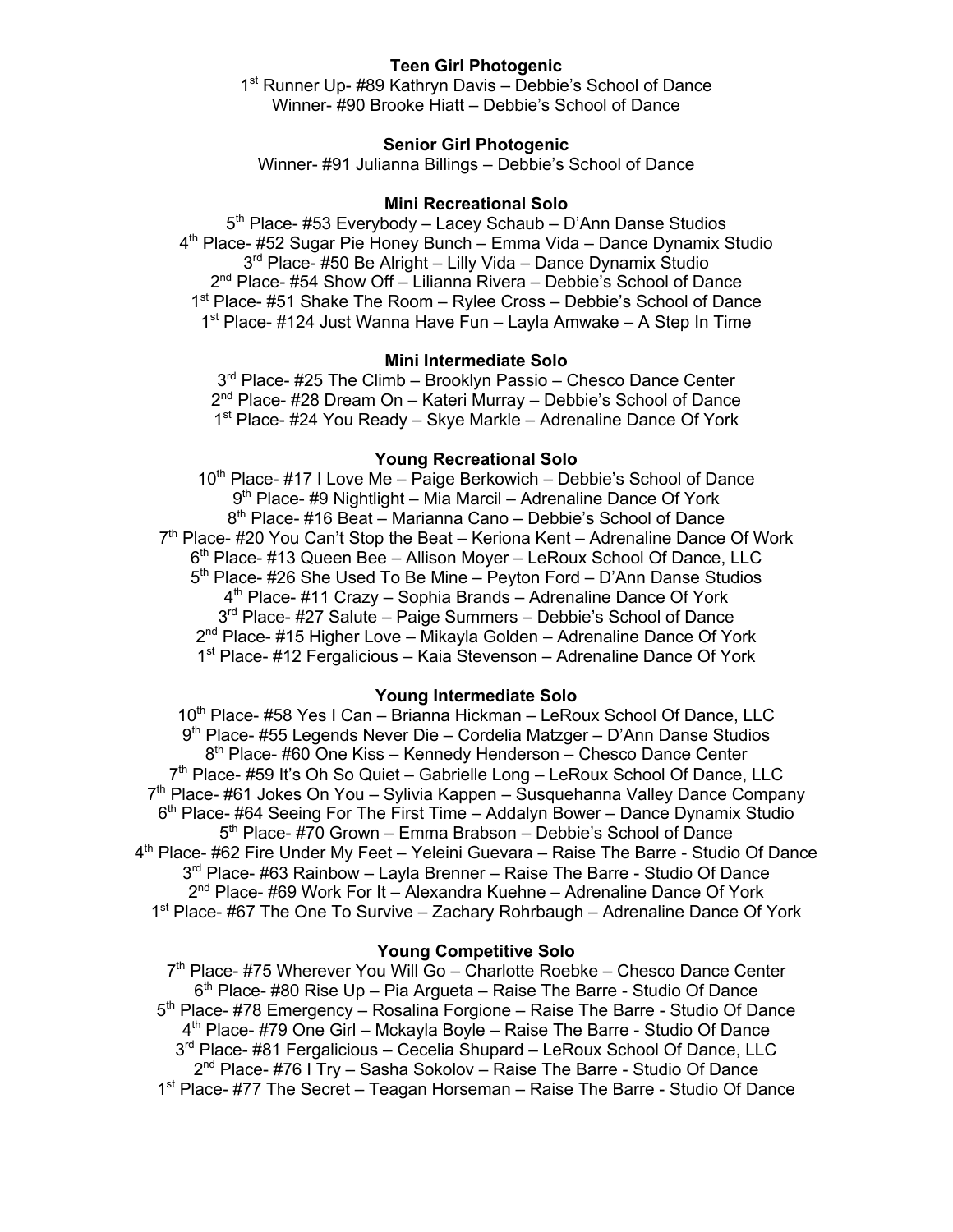## **Teen Recreational Solo**

3rd Place- #94 My Kind Of Girl – Madelyn Morrison – Debbie's School of Dance  $2<sup>nd</sup>$  Place- #93 Le Jazz Hot – Anya Eden – Debbie's School of Dance 1<sup>st</sup> Place- #92 Let It Go – Addie Peel – Adrenaline Dance Of York

## **Teen Intermediate Solo**

10<sup>th</sup> Place- #110 I'm Still Standing – Jasmine Aponte – LeRoux School Of Dance, LLC 9<sup>th</sup> Place- #114 Money On My Mind – Cj Prestopine – Adrenaline Dance Of York 8<sup>th</sup> Place- #112 Can Anybody Hear Me - Addison Babcock - Adrenaline Dance Of York  $7<sup>th</sup>$  Place- #117 Popstar – Alexis Shaubach – Debbie's School of Dance  $6<sup>th</sup>$  Place- #113 Never Enough – Brooke Hiatt – Debbie's School of Dance 5th Place- #98 Non-Disclosure – De'ahija Wynder – Adrenaline Dance Of York 4th Place- #121 You Can – Gabriella Hernandez – Adrenaline Dance Of York 3<sup>rd</sup> Place- #103 Paint It Black – Alyssa Slatky – Adrenaline Dance Of York  $2<sup>nd</sup>$  Place- #96 Way Down We Go – Kennedie Lewis – Adrenaline Dance Of York 1st Place- #108 Fire – Kendrina Keller – Susquehanna Valley Dance Company

## **Teen Competitive Solo**

10<sup>th</sup> Place- #143 Razzle Dazzle – Hannah Mccummings – Chesco Dance Center  $9<sup>th</sup>$  Place- #142 The Girl In 14g – Paige Nowland – Chesco Dance Center 8<sup>th</sup> Place- #133 Twice – Chloe White – Raise The Barre - Studio Of Dance 7<sup>th</sup> Place- #144 Rollin In The Deep – Anya Burry – LeRoux School Of Dance, LLC 6<sup>th</sup> Place- #149 Black And Gold – Ryan Silverstein – Adrenaline Dance Of York  $5<sup>th</sup>$  Place- #151 Happy Place – Brielle Runkle – Adrenaline Dance Of York 4<sup>th</sup> Place- #137 You Say – Emma Borowski – Chesco Dance Center 3<sup>rd</sup> Place- #150 Bow Down – Cynthia Hui – Adrenaline Dance Of York  $2<sup>nd</sup>$  Place- #141 Silence The Violence – Anesha Jolly – Adrenaline Dance Of York 1st Place- #156 Thunderstruck – Gretchen Levandusky – Chesco Dance Center

# **Senior Recreational Solo**

1st Place- #171 Maneater – Sophie Ahrens – Adrenaline Dance Of York

### **Senior Intermediate Solo**

 $6<sup>th</sup>$  Place- #178 Lone Digger – Julianna Billings – Debbie's School of Dance 5<sup>th</sup> Place- #173 Tribulation – Jyllian Law – Debbie's School of Dance 4th Place- #170 Missy Elliot – Ellie Mankin – Debbie's School of Dance 3<sup>rd</sup> Place- #174 Is This The High Life – Janet Kloser – Adrenaline Dance Of York  $2^{nd}$  Place- #179 Silhouettes – Lilia Mchugh – Debbie's School of Dance 1<sup>st</sup> Place- #177 Don't Let Me Go - Bella Willett - Adrenaline Dance Of York

### **Senior Competitive Solo**

5<sup>th</sup> Place- #201 Burning - Sophia Paulin - LeRoux School Of Dance, LLC 4th Place- #192 In Case You Don't Live Forever – Taylor Burke – LeRoux School Of Dance, LLC 3<sup>rd</sup> Place- #209 Power – Emily Rohrbaugh – Adrenaline Dance Of York 2<sup>nd</sup> Place- #202 Seven Nation Army - Logan Flanagan - LeRoux School Of Dance, LLC 1st Place- #203 The Chain – Hannah Bender – LeRoux School Of Dance, LLC

### **Adult Pro-Am Solo**

5<sup>th</sup> Place- #220 The Family Madrigal – Kait Filipelli – Adrenaline Dance Of York 4th Place- #215 Five More Minutes – Lilliana Koicuba – Adrenaline Dance Of York 3<sup>rd</sup> Place- #217 Make Em Nervous – Alice Mount – Adrenaline Dance Of York 2<sup>nd</sup> Place- #219 One – Olivia Markey – Adrenaline Dance Of York 1<sup>st</sup> Place- #216 Numb – Sarah Linthicum – Adrenaline Dance Of York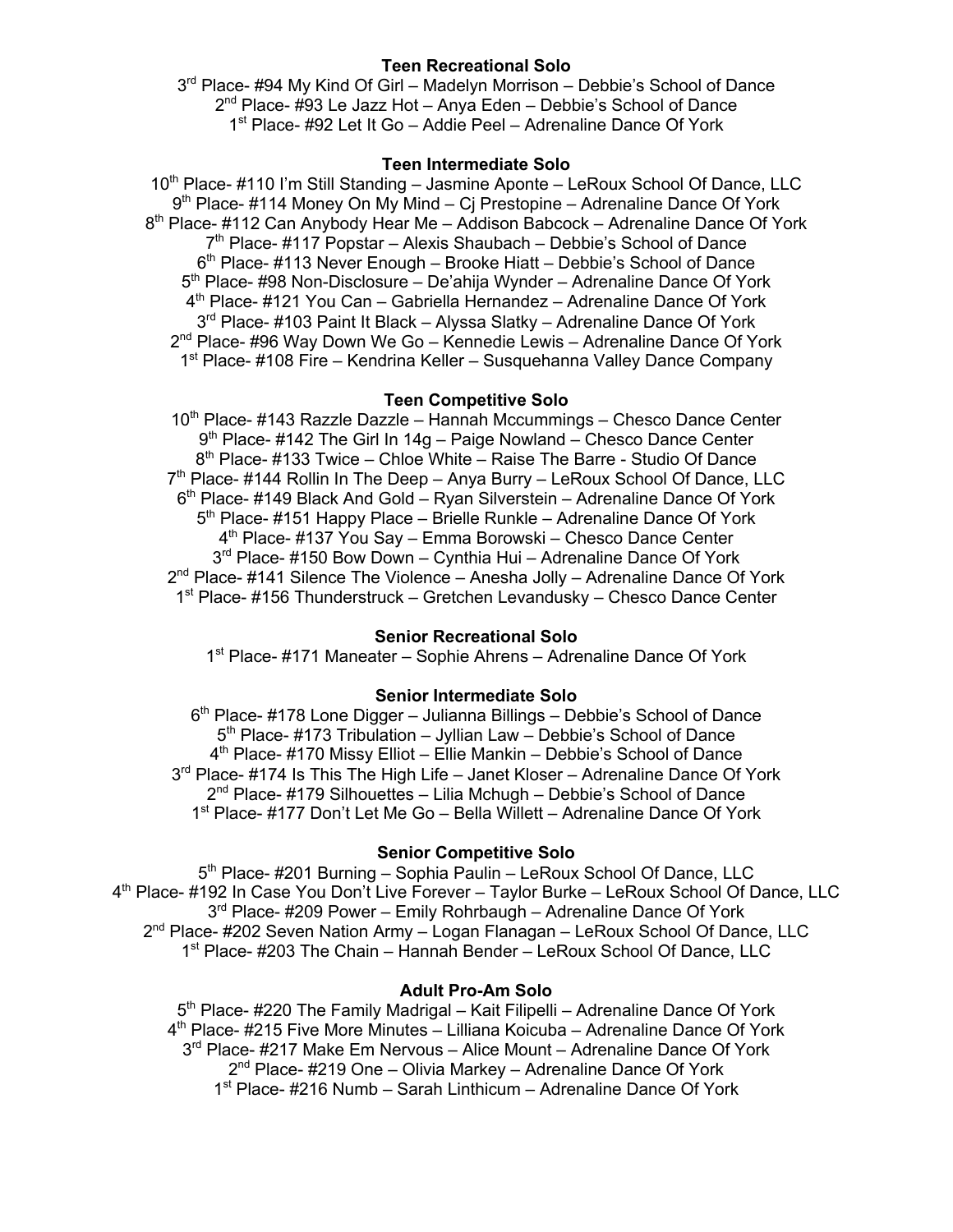### **Mini Recreational Duo/Trio**

4<sup>th</sup> Place- #40 Sisters - Debbie's School of Dance 3<sup>rd</sup> Place- #41 Every Girls A Super Girl – Debbie's School of Dance 2<sup>nd</sup> Place- #37 See You Again – D'Ann Danse Studios 1st Place- #39 Shake Shake – Adrenaline Dance Of York

### **Mini Intermediate Duo/Trio**

1<sup>st</sup> Place- #38 Sweet Child Of Mine - Dance Dynamix Studio

### **Young Intermediate Duo/Trio**

 $7<sup>th</sup>$  Place- #46 I Can Do Anything – The Studio 6<sup>th</sup> Place- #45 Jailhouse Rock – Debbie's School of Dance 5th Place- #44 Tell Me Something I Don't Know – Debbie's School of Dance 4<sup>th</sup> Place- #42 Rivers - The Studio 3<sup>rd</sup> Place- #43 Million Dreams - Jane Baron's Academy Of Dance  $2<sup>nd</sup>$  Place- #48 Ride – The Studio 1<sup>st</sup> Place- #47 Where You Belong – D'Ann Danse Studios

## **Young Intermediate Duo/Trio**

2<sup>nd</sup> Place- #31 Steam Heat – Debbie's School of Dance 1<sup>st</sup> Place- #32 Footprints – LeRoux School Of Dance, LLC

# **Young Competitive Duo/Trio**

1<sup>st</sup> Place- #33 I Lived – Raise The Barre - Studio Of Dance

## **Teen Intermediate Duo/Trio**

5<sup>th</sup> Place- #157 Paquita Pas De Trios – Susquehanna Valley Dance Company 4<sup>th</sup> Place- #145 You Are Not Alone – Adrenaline Dance Of York 3<sup>rd</sup> Place- #161 Head Above Water – Debbie's School of Dance 2<sup>nd</sup> Place- #160 Pose – Adrenaline Dance Of York 1<sup>st</sup> Place- #146 Unapologetically Acapella – Debbie's School of Dance

### **Teen Competitive Duo/Trio**

 $10<sup>th</sup>$  Place- #191 Legs – Adrenaline Dance Of York 9<sup>th</sup> Place- #214 Beautiful Lies – LeRoux School Of Dance, LLC 8<sup>th</sup> Place- #198 Carry You – Raise The Barre - Studio Of Dance  $7<sup>th</sup>$  Place- #208 Reflection – Adrenaline Dance Of York  $6<sup>th</sup>$  Place- #211 End Of The Line – Chesco Dance Center 5<sup>th</sup> Place- #212 The Voices - Raise The Barre - Studio Of Dance 4<sup>th</sup> Place- #205 Love In The Dark – Raise The Barre - Studio Of Dance 3<sup>rd</sup> Place- #199 Bitterness – Adrenaline Dance Of York 2<sup>nd</sup> Place- #206 Everywhere I Go - LeRoux School Of Dance, LLC 1<sup>st</sup> Place- #218 Smooth Criminal – LeRoux School Of Dance, LLC

### **Senior Intermediate Duo/Trio**

4<sup>th</sup> Place- #172 Praying - A Step In Time 3<sup>rd</sup> Place- #162 Hold On – Debbie's School of Dance 3<sup>rd</sup> Place- #181 Brave – A Step In Time 2<sup>nd</sup> Place- #163 I Found – Debbie's School of Dance 1<sup>st</sup> Place- #164 Numb Spirit – Adrenaline Dance Of York

### **Senior Competitive Duo/Trio**

3<sup>rd</sup> Place- #166 It's All About The Walk – The Studio 2<sup>nd</sup> Place- #147 #Centerstage – LeRoux School Of Dance, LLC 1<sup>st</sup> Place- #165 Grow As We Go - LeRoux School Of Dance, LLC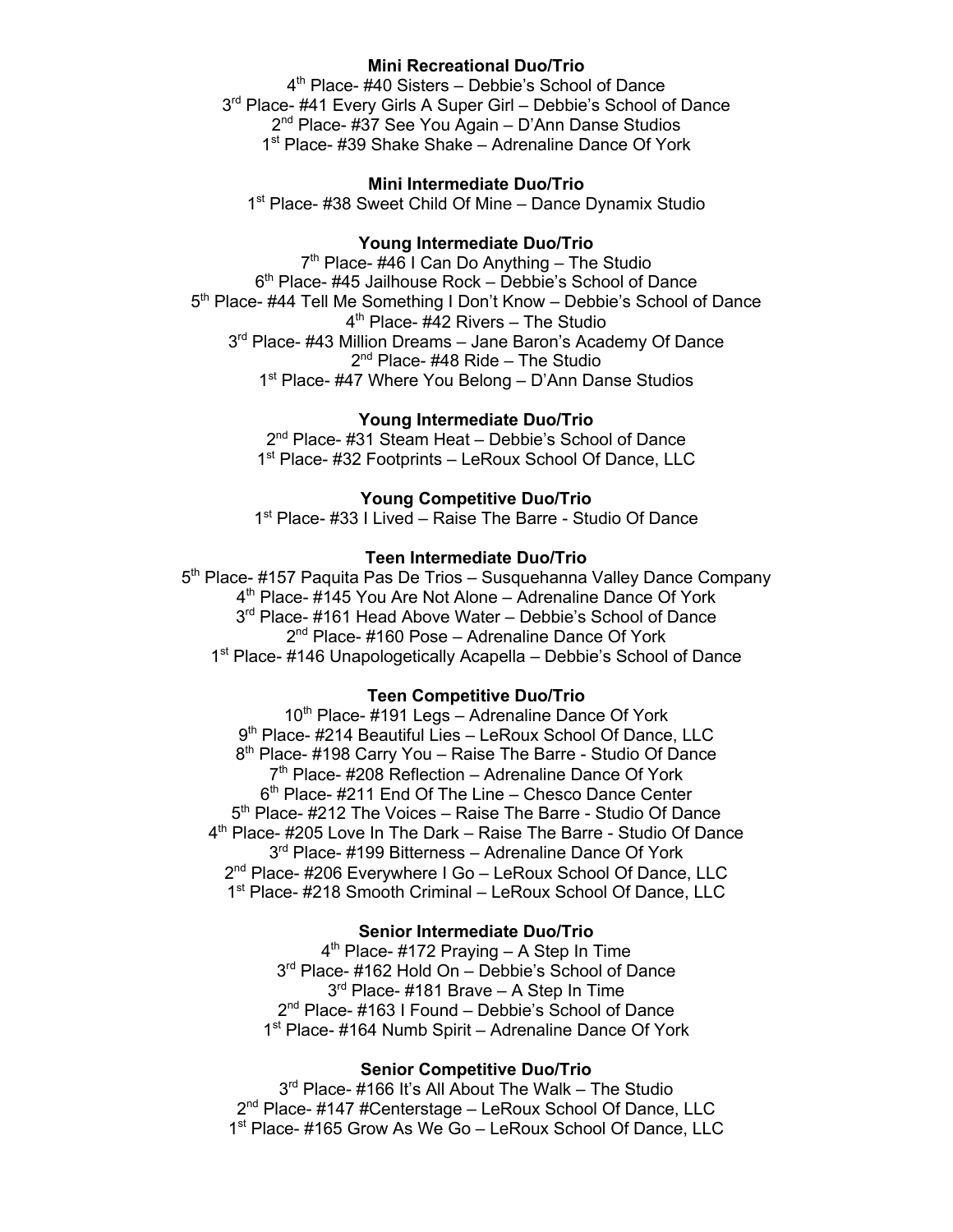### **Adult Recreational Duo/Trio**

1<sup>st</sup> Place- #154 The Way You Look Tonight – Adrenaline Dance Of York

### **Adult Pro-Am Duo/Trio**

1<sup>st</sup> Place- #167 Lose That Light – Adrenaline Dance Of York

#### **Tiny Recreational Small Group**

 $1<sup>st</sup>$  Place- #131 A Whole New World – A Step In Time

## **Mini Recreational Small Group**

2<sup>nd</sup> Place- #22 Take On The World – Adrenaline Dance Of York 1<sup>st</sup> Place- #21 Little April Showers – Susquehanna Valley Dance Company

### **Mini Intermediate Small group**

2<sup>nd</sup> Place- #66 Dreamhouse Dance Party - Chesco Dance Center 1<sup>st</sup> Place- #74 Fearless – Chesco Dance Center

#### **Young Recreational Small Group**

4<sup>th</sup> Place- #35 Mystical Land Of Magic And Sand – Adrenaline Dance Of York 3<sup>rd</sup> Place- #29 Inside Out – Adrenaline Dance Of York  $2<sup>nd</sup>$  Place- #30 Mirror – The Studio 1<sup>st</sup> Place- #18 Dig A Little Deeper – Adrenaline Dance Of York

#### **Young Intermediate Small Group**

3<sup>rd</sup> Place- #73 Unknown – Adrenaline Dance Of York 2<sup>nd</sup> Place- #84 My Strongest Suit – Debbie's School of Dance 1<sup>st</sup> Place- #83 Good To Go – Adrenaline Dance Of York

### **Young Competitive Small Group**

7<sup>th</sup> Place- #86 Jump – Chesco Dance Center 6<sup>th</sup> Place- #57 On The Floor – Raise The Barre - Studio Of Dance 5<sup>th</sup> Place- #56 Maps – Chesco Dance Center 4<sup>th</sup> Place- #82 Let's Get Loud – Raise The Barre - Studio Of Dance 3<sup>rd</sup> Place- #85 Innocence – Raise The Barre - Studio Of Dance 2<sup>nd</sup> Place- #72 Stand By Me – Raise The Barre - Studio Of Dance 1<sup>st</sup> Place- #87 The Secret Garden – Raise The Barre - Studio Of Dance

#### **Teen Recreational Small Group**

3<sup>rd</sup> Place- #168 Ghost Children – Susquehanna Valley Dance Company 2<sup>nd</sup> Place- #169 Pack Up – Adrenaline Dance Of York 1<sup>st</sup> Place- #155 On Your Shoulder – Adrenaline Dance Of York

#### **Teen Intermediate Small Group**

 $10<sup>th</sup>$  Place- #183 Fresh Remix – The Studio 9<sup>th</sup> Place- #189 Can You Do This – The Studio 8<sup>th</sup> Place- #185 Bird Set Free – Susquehanna Valley Dance Company 7<sup>th</sup> Place- #190 Big Time – Debbie's School of Dance 6<sup>th</sup> Place- #195 Cell Block Tango – Debbie's School of Dance 5<sup>th</sup> Place- #184 Wonder – Debbie's School of Dance 4th Place- #182 Neverland – Adrenaline Dance Of York 3<sup>rd</sup> Place- #196 Head And Heart – A Step In Time 2<sup>nd</sup> Place- #194 Crazy Train – Adrenaline Dance Of York  $1<sup>st</sup>$  Place- #188 For My People – A Step In Time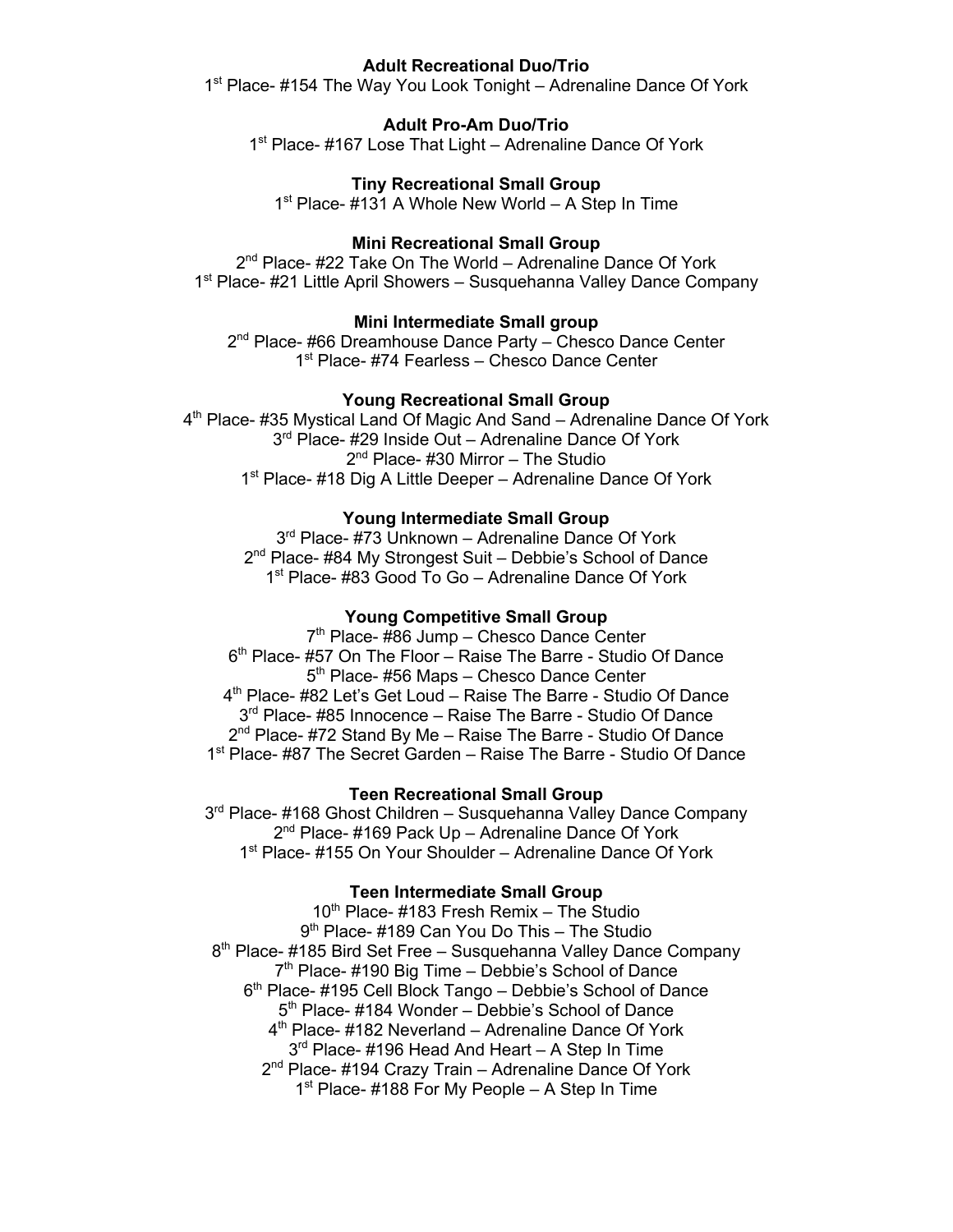# **Teen Competitive Small Group**

10<sup>th</sup> Place- #123 Black & Gold – Raise The Barre - Studio Of Dance 9<sup>th</sup> Place- #126 James Bond – The Studio  $8<sup>th</sup>$  Place- #187 Me Move Lightly – The Studio  $7<sup>th</sup>$  Place- #120 Lost Things – Chesco Dance Center 6<sup>th</sup> Place- #125 Pink Panther – Chesco Dance Center 5<sup>th</sup> Place- #104 Wait For You – LeRoux School Of Dance, LLC  $4<sup>th</sup>$  Place- #116 Light – Adrenaline Dance Of York 3rd Place- #127 Man I Feel Like A Women - LeRoux School Of Dance, LLC 2<sup>nd</sup> Place- #105 Me And My Girls – Adrenaline Dance Of York 1<sup>st</sup> Place- #119 We Are The Ones - LeRoux School Of Dance, LLC

# **Mini Recreational Large Group**

2<sup>nd</sup> Place- #34 Carwash – Debbie's School of Dance 1<sup>st</sup> Place- #36 Throwback Love – Debbie's School of Dance

**Young Intermediate Large Group** 1<sup>st</sup> Place- #49 Have You Ever Seen Rain – Debbie's School of Dance

**Teen Intermediate Large Group**

2<sup>nd</sup> Place- #129 Milladelphia – Adrenaline Dance Of York 1<sup>st</sup> Place- #128 Leave The Light On – Debbie's School of Dance

> **Teen Competitive Large Group** 1<sup>st</sup> Place- #130 Get It Girl – Chesco Dance Center

### **Teen Intermediate Line**

1<sup>st</sup> Place- #221 Thank You Thank You Very much – Adrenaline Dance Of York

### **Young Recreational Production**

1<sup>st</sup> Place- #88 Teen Beach Movie – Adrenaline Dance Of York

### **Judges Choice Awards**

**Outstanding Entertainment-** #67 The One To Survive – Adrenaline Dance Of York **Outstanding Entertainment-** #190 Big Time – Debbie's School of Dance **Showmanship-** #59 It's Oh So Quiet – LeRoux School Of Dance **Showmanship-** #156 Thunderstruck – Chesco Dance Center **Technical Excellence-** #61 Jokes On You – Susquehanna Valley Dance Company **Technical Excellence-** #203 The Chain – LeRoux School Of Dance **Emotional Execution-** #64 Seeing For The First Time – Dance Dynamix Studio **Emotional Execution-** #141 Silence The Violence – Adrenaline Dance Of York **Outstanding Choreography-** #85 Innocence – Raise The Barre - Studio Of Dance **Outstanding Choreography-** #180 On Another Note – The Studio

**ADCC Studio Of Excellence Award-** Raise The Barre - Studio Of Dance

## **Overall High Point**

**Student Choreography-** #163 I Found – Debbie's School of Dance **Overall Recreational Solo/Duo/Trio-** #92 Let It Go – Addie Peel – Adrenaline Dance Of York **Overall Intermediate Solo/Duo/Trio-** #67 The One To Survive – Zachary Rohrbaugh – Adrenaline Dance Of York

**Overall Competitive Solo/Duo/Trio-** #203 The Chain – Hannah Bender – LeRoux School Of Dance, LLC **Overall Recreational Group/Line/Production-** #18 Dig A Little Deeper – Adrenaline Dance Of York **Overall Intermediate Group/Line/Production-** #221 Thank You Thank You Very Much – Adrenaline Dance Of York

**Overall Competitive Group/Line/Production-** #119 We Are The Ones – LeRoux School Of Dance, LLC